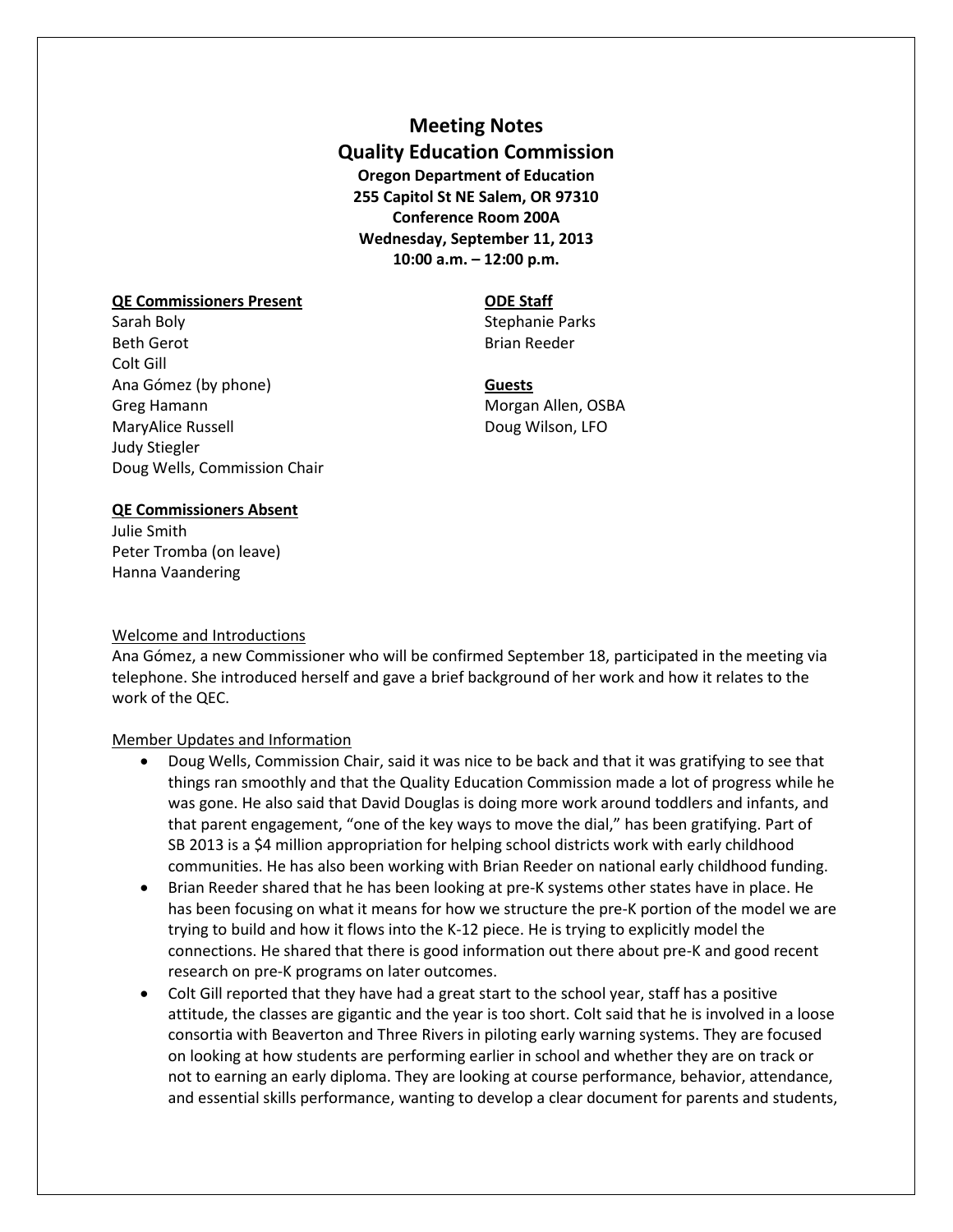where they have input on when the student isn't on track for their diploma and what kind of interventions are in place and what families can do at home to help.

- Beth Gerot said that school started yesterday. This year they made the back-to-school event for staff a day of professional development for teachers. It was well attended and very much appreciated. Beth said class size is a huge issue, and that the school year is much too short. She sent an update to the OSBA board for their September meeting on what the QEC is doing, and will be doing another one in June 2014.
- Beth said that Peter Tromba is excited about his new position and sees opportunities to continue to work with the QEC though he will not be a voting member while on loan to the state. He will continue to attend QEC meetings as he can. He is not at today's meeting as he is involved in his transition.
- Judy Stiegler reported that she is working with a group in Bend on helping students in the foster care system. She also said that she is teaching again.
- MaryAlice Russell said that her district is trying to get some relief in class size issues. They are having negotiations "as we speak" which will hopefully result in a positive outcome. They are also piloting a 4-year Headstart program in October where they are hoping to have a demonstration site for community members, foundation groups, and those interested in investing in the future. They have obtained funding for one year and are hoping to find a way to maintain the program. MaryAlice believes that there will be immediate payout in terms of the children's readiness skills.
- Greg Harmann said that community colleges will have over 400 students from five different school districts in the fifth year high school programs this year. This will result in exponential increases in programmatic strategy, and significant staffing adjustments so they can work more effectively in addressing alignment of curriculum. They will be providing each district with information on performance of students after they leave high school. Greg mentioned that Oregon needs a funding system to accommodate what we want to do. Restructuring education in the state is how we begin to think about how these things fit together; he said otherwise we are dealing with funding strategies in a very "siloed" way.

# Best Practices Research Proposal Updates

Sarah Boly thanked Brian for shepherding funding for the research proposal through the system; she had kept working on it in anticipation that would happen. The deadline for the proposal is June 2014, and she wanted to be sure we could make timely decisions. Sarah discussed the plan, focusing on the time line, budget and contracting process and formation of a research subcommittee.

Sarah said a process was developed that can be modified to adapt over the years. "It is designed to be nimble." It is broken into three consecutive phases, building on each other. The first phase is K-12 to college transition; the second is administration of a college-ready survey; and the third is implementation of case studies.

She reviewed the overall time line, benchmarks, and necessary research contracts. Sarah mentioned that the Equity Stance document works together with the Best Practices Research Proposal as it tells us priority populations and conditions we need to integrate into our research. We will be using a contractor (perhaps Epic, Educational Policy Improvement Center in Eugene and Portland) working with the subcommittee behind the scenes. Reporting on Phase Two would take place at the November meeting, which would pave the way for the case study launch in January 2014.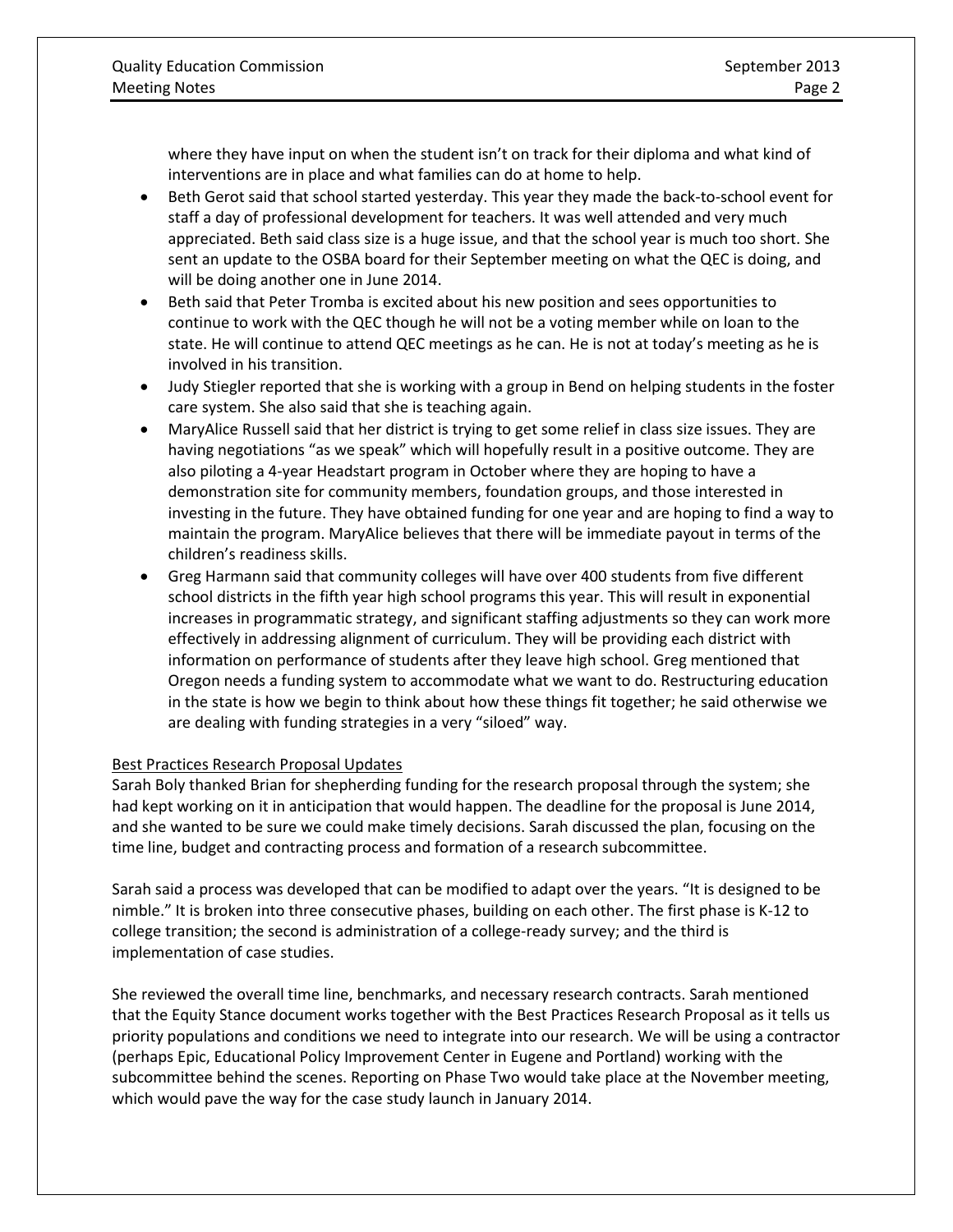Greg Harmann indicated he would like to be involved in Phase 2; he mentioned that we will learn in Phase 1 the extent to which school districts can modify models, plans, behavior, culture, etc., in order to prepare their students. He is interested in being able to track those students – do students from those schools perform differently at the next stage? He believes we should be looking at not just institutional performance, but also student performance at those institutions. How much do we have control over? It is an investment issue and can be quantified and incorporated into a model if some indicators in student progress are focused on. We can use the data to impact budget decisions and investments. He will work on rephrasing the Phase 2 summary of the document to reflect this.

# Foundational Information on Equity Lens

Colt Gill led the discussion on the draft of the Equity Lens document. He mentioned that the Quality Education Commission utilizes this information differently than the Oregon Education Investment Board, as the QEC is a product development group and OEIB is more policy oriented. The Quality Education Commission applies the equity stance to the work it does, which is separate from best practices work and QEM, but has to be incorporated. He believes we should be thoughtful about how we report data in terms of its impact on all students.

Colt will incorporate changes in the document to reflect today's discussion, and the QEC will vote whether or not to adopt the revised document at its October meeting.

# QEM Outline/Accountability Measures

Brian Reeder briefed the group on QEM and cost modeling. He said that the cost pieces of the model are updated every other year and that the financial data to do that is available in the spring (March/April). He said that once the data is available he can do the mechanical updating of the model immediately. The other piece, which is more challenging, is trying to develop cohort-based models following students through different grades. He can follow cohorts of students over time and identify how their performance is influenced by various factors (school districts, funding levels, ESL status, etc.), take these models and make them more general so they apply to all students. This provides a more data-driven connection between resources, allocations, and student performance, and ultimately 40-40-20 kinds of measures. Brian will bring back an outline of what those kinds of models look like in October. He will continue to work on the pre-K model and how it connects to the postsecondary model.

Brian said that we will have some kindergarten assessment data soon; that piece will focus heavily on research on how early learning affects later achievement (even the high school graduation rate). He reiterated that there are a lot of choices on which way to go and a lot of different approaches that can be taken.

# Subcommittees

Doug Wells led the discussion regarding forming subcommittees to assist in the work of the QEC. He said there is value in having a group working with committee leads to think about conceptual questions and how we want to connect what we've done with K-12 programs. This is new work, and we tend to think about it in terms of which data will help us to connect kids as they move into transition phases. Some of the expertise QEC members have is in early childhood, postsecondary education, K-12 – how we think about what kind of data we have is really useful. Doug said the question is how we do our work now. We have a nice outline of what we're doing; perhaps we need a committee to help shepherd best practices, research etc.; people who are willing to "bat" ideas around, give support, and come together. As we get